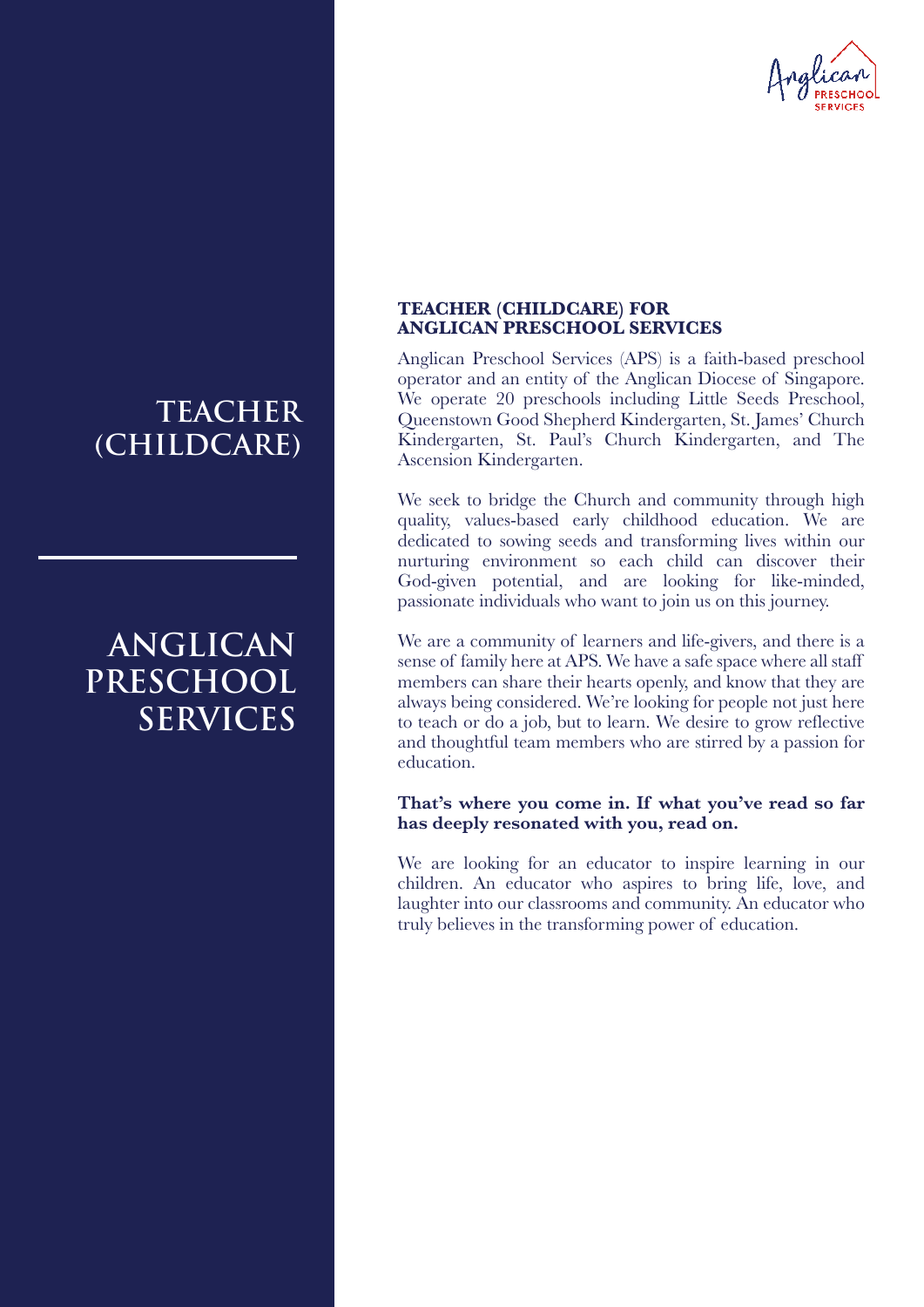

### **DUTIES & RESPONSIBILITIES**

- Bring to life our curriculum plan and prepare needed materials for the learning experiences
- Manage the classroom -
- Safeguard and ensure our children are always treated with honour and respect
- Design and create a classroom environment conducive for learning and the holistic development of children
- Establish quality routine care -
- Observe and record every child's progress -
- Foster long term partnerships with parents to best support children
- Collaborate with colleagues to support your centre
- Be present at all related meetings and participate in team planning sessions
- Be a good role model to children and fellow colleagues
- Uphold a high standard of professional competence through continual Professional Development

## **REQUIREMENTS**

Professional:

- L2 certified
- Early Childhood Teaching Diploma qualifications / Early Childhood Certificate qualifications / Advanced Certificate in Early Years. We welcome applicants who are interested to pursue such qualifications.

Academic:

- Minimum GCE 'O' Levels (preferably 5 credits) / equivalent secondary qualification

Language:

- Minimum B4 for GCE 'O' Level English or Second Language / equivalent language qualifications

### You'll fit the bill if you are ...

*Approachable and accessible*

You enjoy engaging with everyone in our community from our parents to teachers, to centre cooks. And they enjoy conversations with you.

#### *At home in a dynamic and fast paced space*

We are a fast-growing organisation; every day can look a little different. It is an exciting season for us!

*A communicator*

You enjoy conversing with people and making connections.

## **TEACHER (CHILDCARE)**

# **ANGLICAN PRESCHOOL SERVICES**